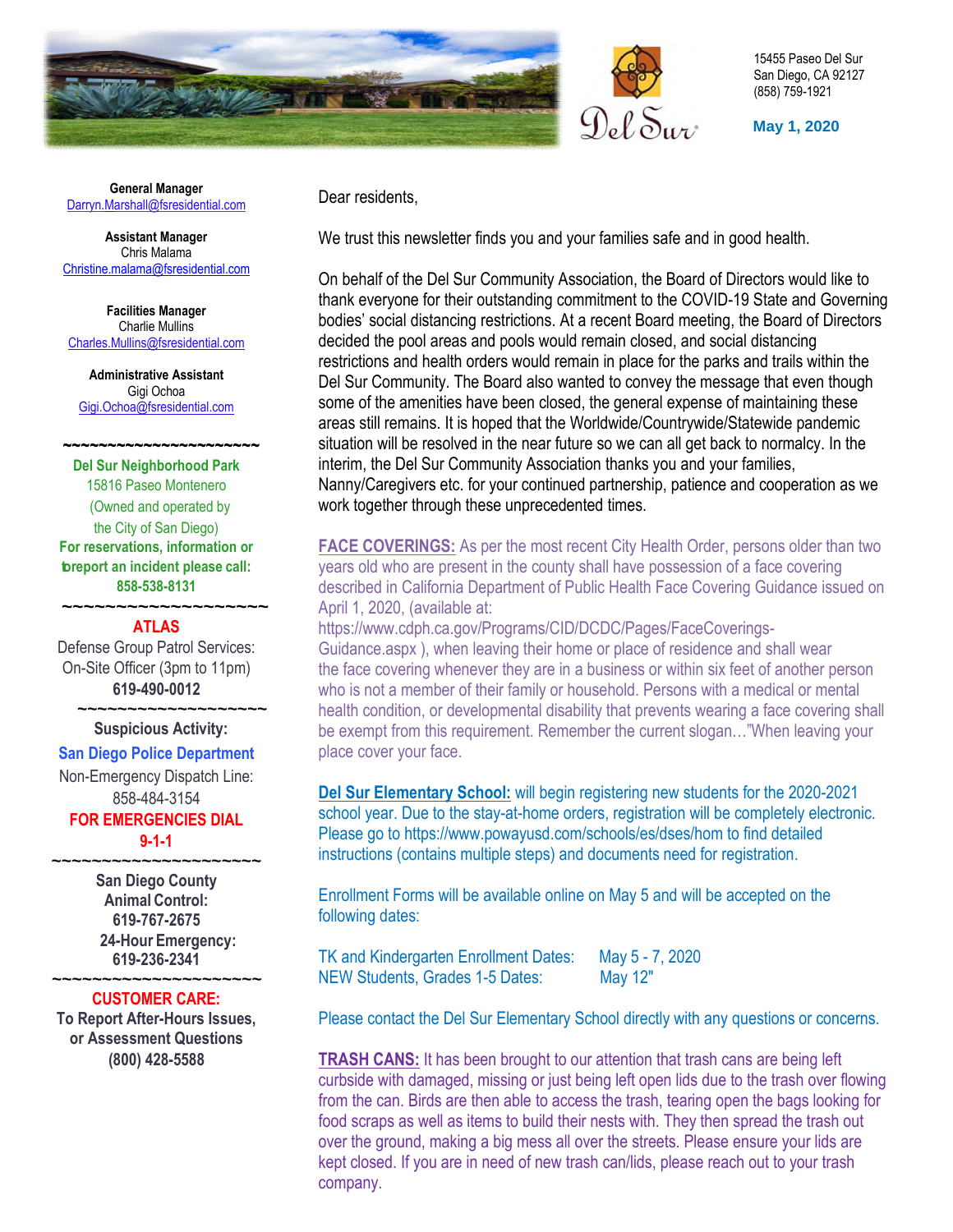## **Community Services Council vs Del Community Association**

Did you know that the CSC is independent from the Del Sur Community Association and both entities have their own areas of responsibility?

|                                           | <b>CSC</b>                                                                                                                                                                                                         | <b>DEL SUR COMMUNITY ASSOCIATION</b>                                                                                                                                                                                                        |  |  |
|-------------------------------------------|--------------------------------------------------------------------------------------------------------------------------------------------------------------------------------------------------------------------|---------------------------------------------------------------------------------------------------------------------------------------------------------------------------------------------------------------------------------------------|--|--|
| <b>Boards</b>                             | 5 Directors                                                                                                                                                                                                        | 5 Directors                                                                                                                                                                                                                                 |  |  |
| <b>Purpose</b>                            | $\ast$<br>Funds & organizes<br>all Community<br>Events, including<br>Movie Nights,<br>Concerts, Holiday<br>Events, etc.<br>$\star$<br>Promotes and<br>supports resident<br><b>Driven Community</b><br><b>Clubs</b> | $\star$<br>Upkeep and Maintenance of<br>common areas: including<br>private parks, mail boxes,<br>etc.<br>$\star$<br><b>Enforcement of</b><br>Covenants.<br>Conditions and<br><b>Restrictions</b><br>$\star$<br><b>Oversee Design Review</b> |  |  |
| Source of                                 | Enhancement Fee on the Sale of                                                                                                                                                                                     | <b>Monthly HOA Dues</b>                                                                                                                                                                                                                     |  |  |
| <b>Funds</b>                              | homes in Del Sur                                                                                                                                                                                                   |                                                                                                                                                                                                                                             |  |  |
| <b>Meet</b><br>ing<br><b>Sche</b><br>dule | Meet quarterly $-4^{th}$ Wednesday<br>- January, April, July &<br>October (April & October are<br>in the evening and open to<br>CSC residents.                                                                     | <b>Monthly Executive Meetings:</b><br><b>Open Session Meetings:</b><br>Are now being held on the 4th<br>Tuesday of every odd month (Jan,<br>Mar, May, Jul, Sept, and Nov). See<br>www.delsurcommunity.org for details                       |  |  |
| <b>Fiscal Year</b>                        | $June - May$                                                                                                                                                                                                       | June - May                                                                                                                                                                                                                                  |  |  |
| <b>Website</b>                            | www.delsurcsc.org - For all<br>Fvent and<br>Reservation<br>Information                                                                                                                                             | www.delsurcommunity.org - For<br>all Association related Information                                                                                                                                                                        |  |  |

# **The Board**

**Bill Ostrem** President

**Lynn Miller** Vice President

**Ruth Loucks**  Director at Large

**Hollie Kahn**  Director at Large

## **Alex Plishner**  Director at Large



# **Del Sur Parks:**

| <b>Angeline Park (heated)</b>  | <b>Aubrey Park</b>              | <b>Beltaire Park</b>                               | <b>Haaland Glen Park (heated)</b>        |
|--------------------------------|---------------------------------|----------------------------------------------------|------------------------------------------|
| 15899 Angeline PI              | 15919 Potomoc Ridge Rd          | 8455 Warden Lane                                   | 15998 Canton Ridge                       |
| Pool / Spa / Small lap lanes   | Park only with kids' playground | Pool/Boche Ball                                    | Pool / Spa                               |
| <b>High Rose Park (heated)</b> | <b>Jacqueline Park (heated)</b> | <b>Kristen Glen Park (heated)</b>                  | <b>Mel Driscoll Park</b>                 |
| 15675 S. Chevy Chase           | 15535 Tanner Ridge Rd           | 15770 Concord Ridge Ter                            | 15735 Concord Ridge Ter.                 |
| Pool / Spa / (swim lessons)    | Pool / Spa / Small lap lanes    | Lap Pool & Spa                                     | Pool Only                                |
| <b>Old Stonefield</b>          | <b>Reagan Glen Park</b>         | <b>Spreckels Park</b>                              | <b>Trent Park Pool</b>                   |
| 15855 Kristen Glen             | 8300 Parkside Crescent          | 15725 Paseo Montenero                              | 15890 Trent Place                        |
| Pool & Dog Park                | Pool /Spay                      | Park Only                                          | Pool / Wading Pool Half Basketball Court |
| <b>Village Green</b>           | <b>Wade Park</b>                | <b>Del Sur Neighborhood Park Reservations</b>      |                                          |
| Potomac Ridge Road             | 15790 Tanner Ridge Rd           | Please call The City of San Diego at 858.538.8131. |                                          |
| Stage on one side of park      | Pool & Splash Pad               |                                                    |                                          |